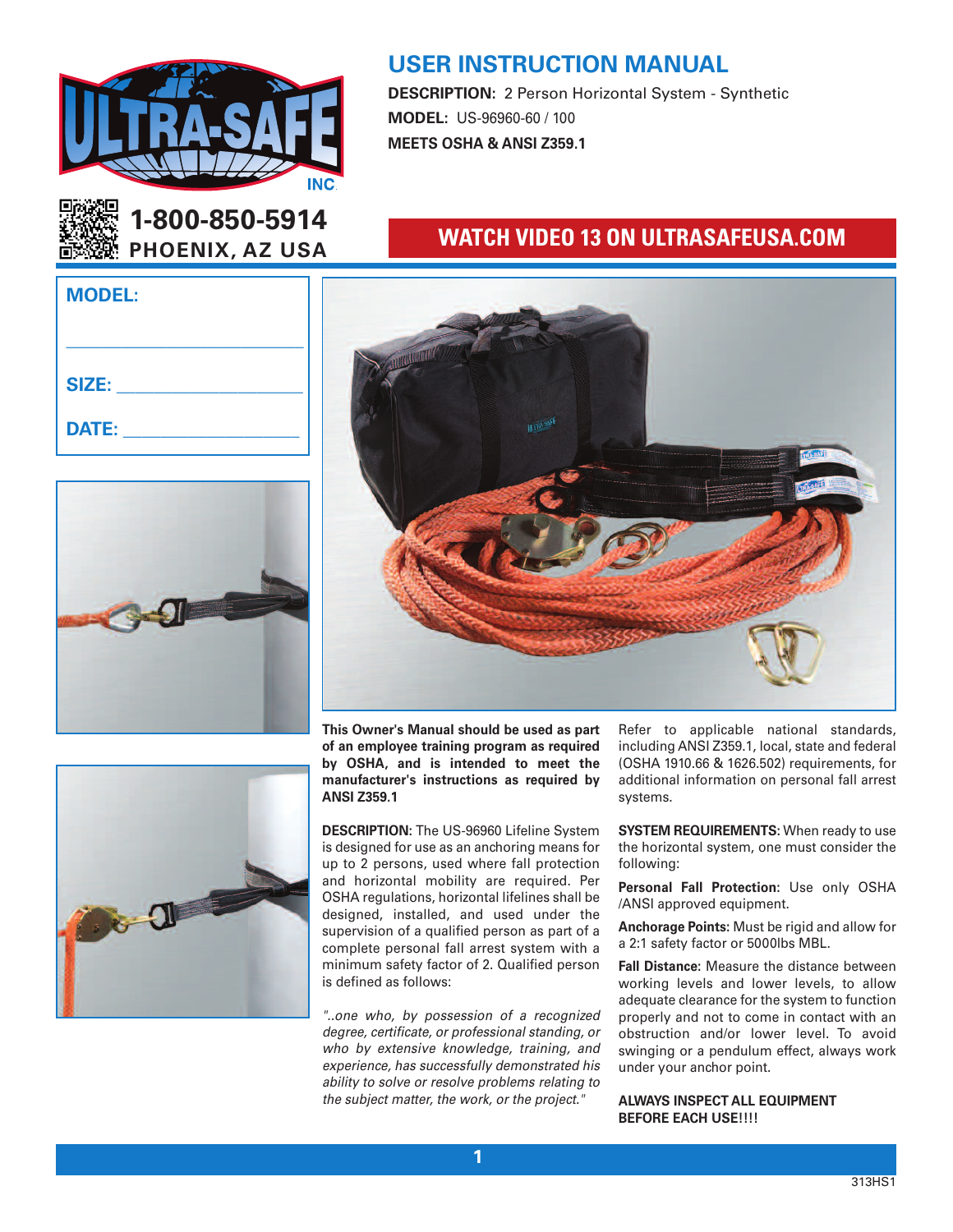# **WARNING!**

This product is part of a personal fall arrest system.The user must read and follow the Manufacturers' instructions for each component of the system.These instructions must be provided to the user of this product.The user must read and understand these instructions before using this product.The manufacturers instructions must be followed for proper use and maintenance of this product. Alteration or misuse of this product, or failure to follow instructions, may result in serious injury or death. If you have questions on the use, care, or suitability of this product for your application, please contact ULTRA-SAFE.



#### **Note: Longer Lengths Available**

#### **INSTRUCTIONS**:

Pull system and its components out of storage bag (F), and separate the parts to take inventory. Make sure all hardware is located to set up the system correctly. (See product list)

1: Wrap your anchor straps (A) around a support structure, wrap to fit snugly around so that the anchor strap does not slide down.

2: Connect carabiner (B) to the D-ring of the tie-off anchor strap (A), slide the 2 - 3" 0-rings (E) onto the body of the horizontal lifeline.

3: Connect thimble eye of horizontal lifeline (C) to one end of your anchor strap (A) using the carabiner (B), attach the other side of your anchor strap (A) to the tensioning device (D) with the carabiner (B).

4: Pull the loose horizontal lifeline rope threw the tensioning device (D) to tighten. With an erection wrench, or 1-1/8" wrench, turn the nut (clockwise) on the tensioning device (D) to tighten the horizontal lifeline rope (C), proper tension will be achieved when rope remains stationary and inner cam wheel turns, once rope has been tensioned properly, push lever against tension device.

#### 5:Take excess horizontal lifeline rope and tie close to the tensioning device (D), to avoid tripping and tangling.

6: Use ONLY ULTRA-SAFE, INC. approved personal fall protection equipment / subsystem attached directly to the 3" 0-ring (E), Do Not, attach to the horizontal lifeline rope.

#### **IMPORTANT:**

This system must be installed and used under the supervision of a qualified person, and individual with extensive knowledge and experience in the fall protection field, who is capable of evaluating, analyzing, and design within the specifications in the subject work, project, or product. As part of a complete personal fall arrest system that maintains a 2:1 safety factor.

#### **FREE FALL:**

Refer to **WWW.ULTRASAFEUSA.COM** for fall protection system location criteria.

#### **INSPECTION/MAINTENANCE:**

Prior to each use, fall protection system shall be inspected by a competent person.

#### **US-96960-60 / 100 Includes:**

- 2 6' Anchor Slings
- 2 Carabiners
- 1 12 Strand Polyester
- 1 Tensioning Device
- 1 Carrying Bag

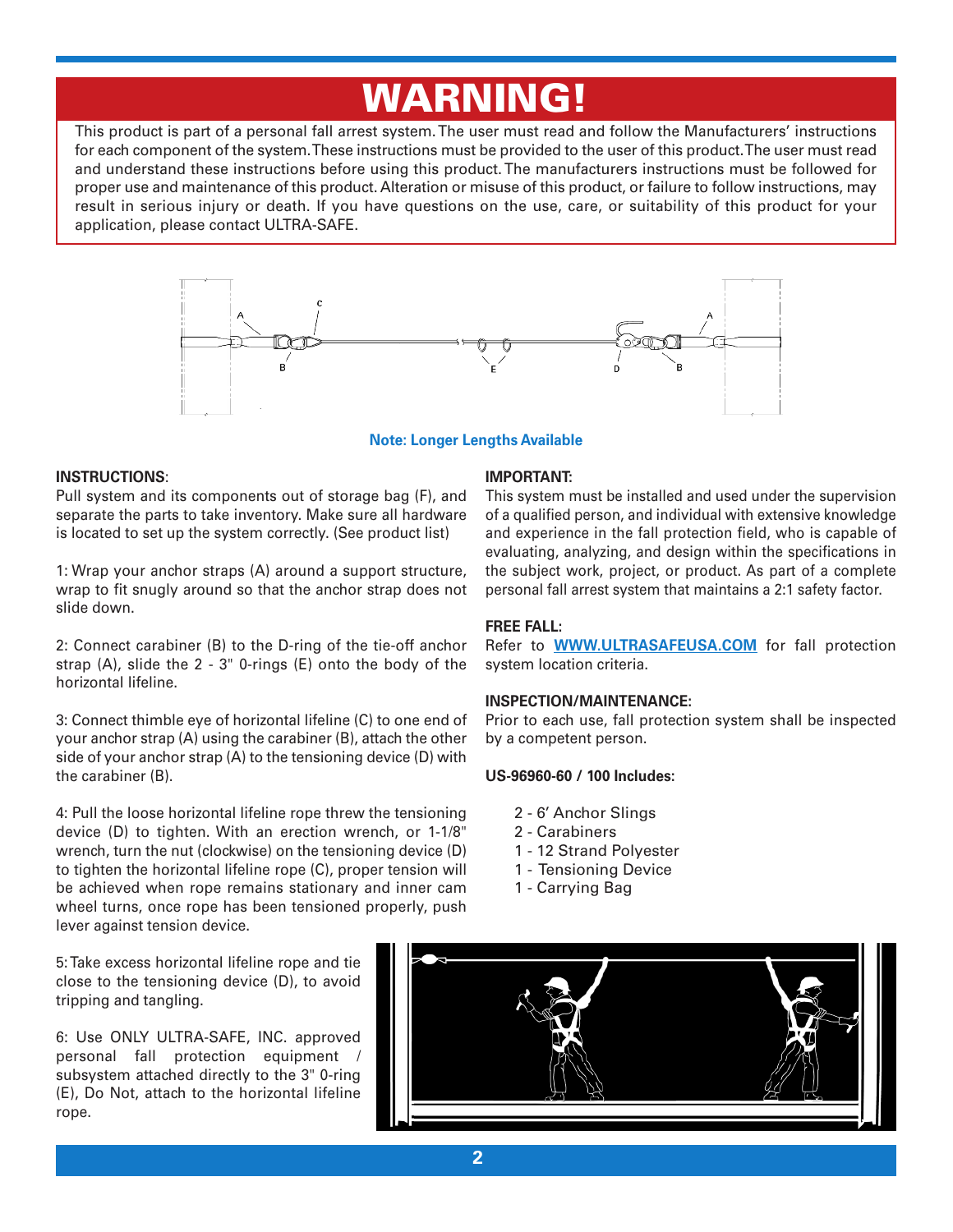